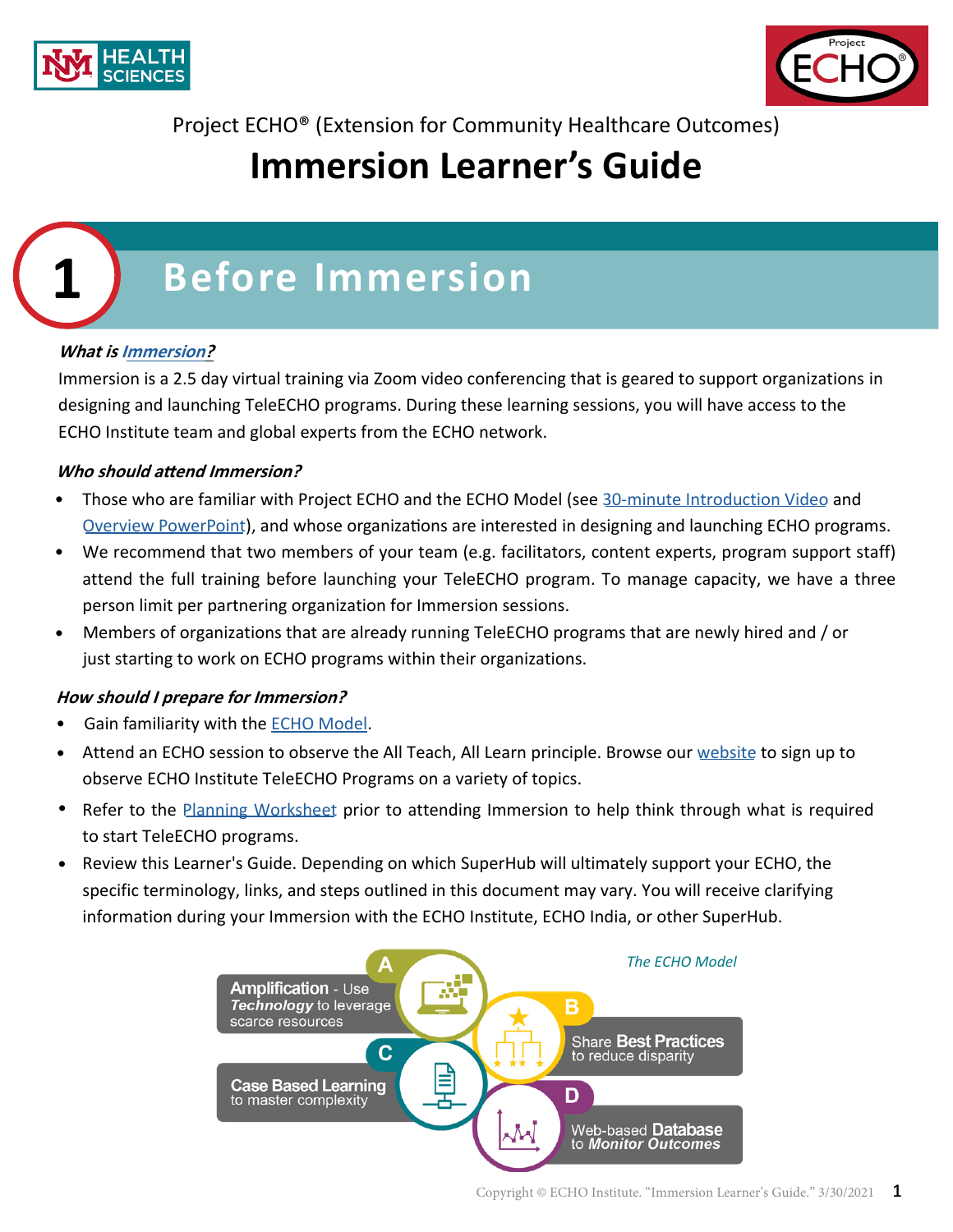#### **What will I learn?**

The learning objective of Immersion training is **to prepare individuals and/or organizations to launch and maintain TeleECHO programs**. This learning experience will introduce a wide-ranging network of ECHO partners, global experts, and ECHO Institute staff. Topics include:

- Planning your TeleECHO program
- The roles needed to support TeleECHO programs
- An overview of the typical ECHO journey and the steps you'll take to launch your TeleECHO program



#### **How should I expect to engage during Immersion?**

Immersion takes place over 2.5 days in Zoom video conference. In order to best learn and connect with one another, we encourage you to be prepared to use audio, video and chat functions during the sessions. While these are full workdays of learning, there will be scheduled breaks throughout the agenda and a sense of comfortable community while we're together.

#### **What materials are referenced during Immersion?**

[All session materials](https://app.box.com/folder/49114729866?s=v62lj923cmg6hj0f0imi3hyt83jhmp6m) (slides, etc.) will be located in the Project ECHO Resource Library (PERL) in Box. Whether or not you have access to PERL, you might find the following resources useful to reference during the sessions:

- [ECHO Glossary](https://hsc.unm.edu/echo/data-marketplace/lists/echo-glossary.html): Quick reference on terminology e.g., what is a Hub, Spoke, Mock, or TeleECHO?
- A [Beginner's Guide to the](https://app.box.com/s/we8awrxibgr3za1gqy5ujxewvj996lhj/file/665031233929) TeleECHO Session: An overview of the typical 'flow' for an ECHO session – e.g., what actually hap-pens during a TeleECHO session? It is a great recipe to follow as is and / or a good starting point to adapt to your specific context and needs.
- [Strategic Planning Guiding Questions](https://hsc.unm.edu/echo/_docs/get-involved/strategic-planning.pdf): A set of questions that prompt you to apply Immersion learning to your own program plans. •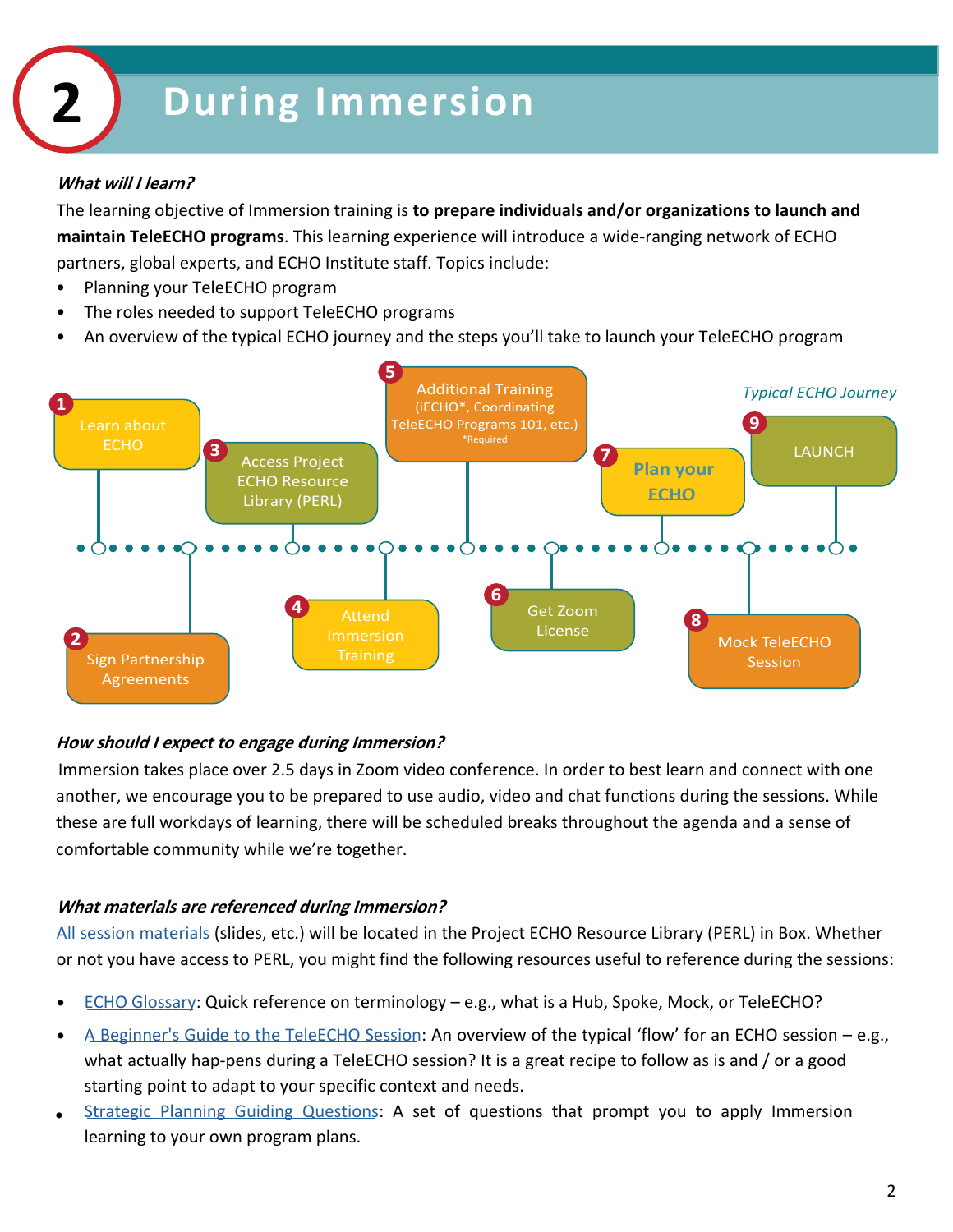## *What is the "Hub Team" referenced during Immersion?*

The "Hub Team" term captures the functions and roles that support TeleECHO programs. The ECHO Hub Team is responsible for developing and carrying out the vision of the TeleECHO program. During Immersion, you will learn more about the four roles and general functions that are essential to keeping your TeleECHO program running smoothly:

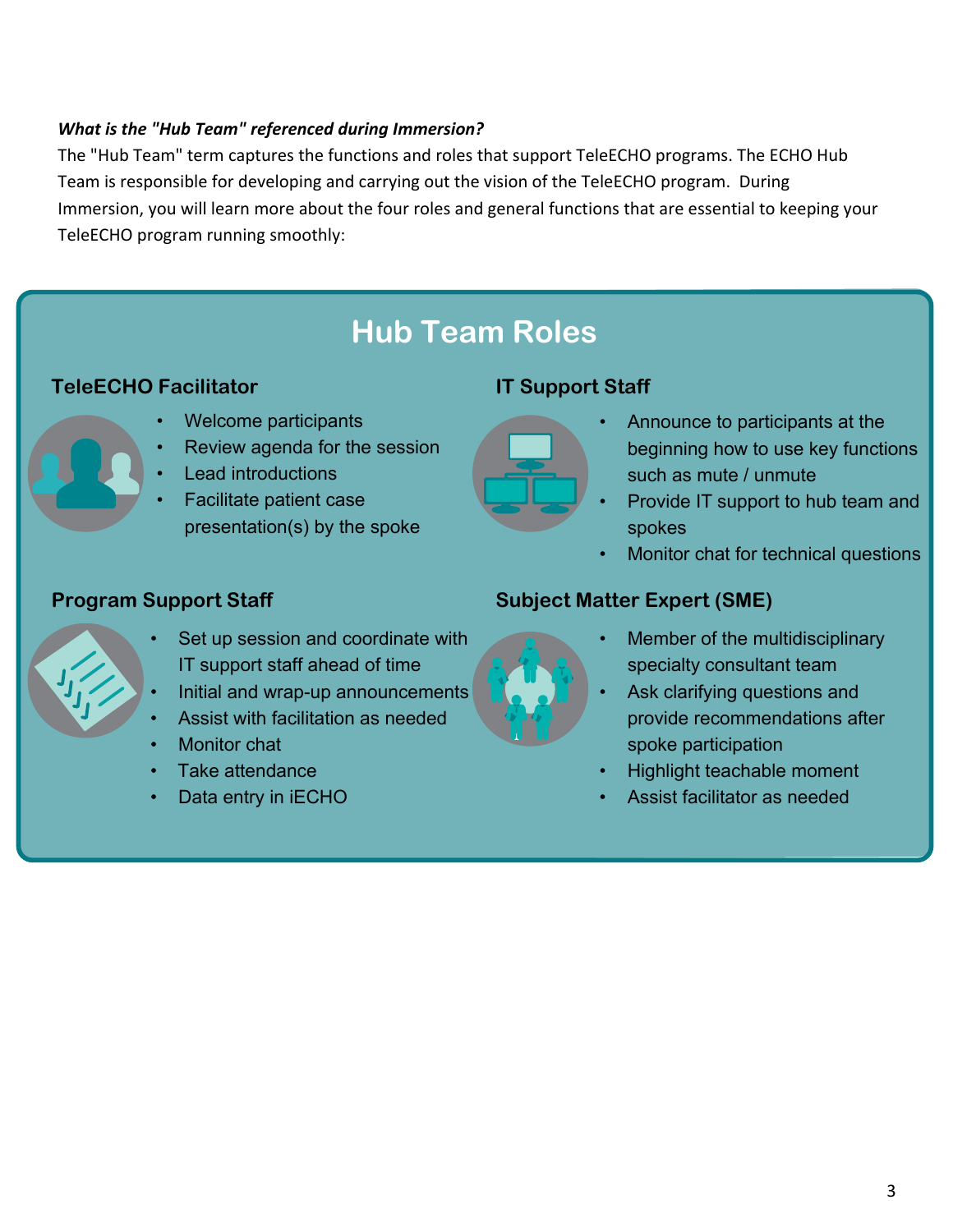| <b>Frequently Asked Questions during Immersion</b> |                                                                                                                                               |                                                                                                                                                                                                                                                                                                                                                                                                                       |  |  |  |  |  |  |
|----------------------------------------------------|-----------------------------------------------------------------------------------------------------------------------------------------------|-----------------------------------------------------------------------------------------------------------------------------------------------------------------------------------------------------------------------------------------------------------------------------------------------------------------------------------------------------------------------------------------------------------------------|--|--|--|--|--|--|
| <b>Topic</b>                                       | Question                                                                                                                                      | <b>Answer</b>                                                                                                                                                                                                                                                                                                                                                                                                         |  |  |  |  |  |  |
| Box / PERL                                         | How do I access Box / PERL?                                                                                                                   | We offer access to the Project ECHO Resource Library<br>(PERL) in Box.com once organizations sign their partnership<br>documents.                                                                                                                                                                                                                                                                                     |  |  |  |  |  |  |
| <b>Branding</b>                                    | What are the branding guidelines?                                                                                                             | We will briefly go over Branding Guidelines during<br>Immersion. A Project ECHO Logo Usage Guide is included in<br>PERL.                                                                                                                                                                                                                                                                                              |  |  |  |  |  |  |
| Continuing<br>Education<br>Credits                 | Will the ECHO institute help my<br>program apply for Continuing<br><b>Education Credits?</b>                                                  | Yes, we can offer assistance with Continuing Education /<br>Continuing Medical Education (CME) Credits. After you have<br>signed your partnership agreements and are planning the<br>launch of your TeleECHO program, please contact<br>ECHOCME@salud.unm.edu for more details.                                                                                                                                       |  |  |  |  |  |  |
| Case<br>Presentations                              | I have many questions about case<br>presentations. Are there are any<br>general best practices or rules to<br>follow?                         | We will discuss case presentations and provide examples<br>during Immersion. The only rule for case presentations is<br>that there should be no Protected Health Information or<br>Personal Identifiable Information shared. We recommend<br>using a template that is easy to read and easy to use, but<br>otherwise there are multiple ways to conduct case presen-<br>tations depending on your topic and audience. |  |  |  |  |  |  |
| Evaluation                                         | Where can I find more resources<br>on evaluating my TeleECHO pro-<br>gram?                                                                    | Evaluation is an important topic that will be covered during<br>Immersion sessions. Further evaluation resources can be<br>found in PERL for you to explore after Immersion.                                                                                                                                                                                                                                          |  |  |  |  |  |  |
| <b>Funding</b>                                     | Where can I get more informa-<br>tion about funding my TeleECHO<br>program?                                                                   | Funding is another important topic that we will address<br>during Immersion. Information regarding funding your<br>TeleECHO program can be found in PERL.                                                                                                                                                                                                                                                             |  |  |  |  |  |  |
| <b>iECHO</b>                                       | Where can I get more information<br>and training on iECHO, the track-<br>ing tool to help track and manage<br>ECHO programs?                  | Sign up to join us for an upcoming <b>IECHO</b> training session on<br>our website.                                                                                                                                                                                                                                                                                                                                   |  |  |  |  |  |  |
| IT / Technology<br><b>Needs</b>                    | Which equipment and software<br>do you recommend we use in our<br>TeleECHO program? Is there any<br>training for our IT support staff?        | A member of our IT staff will present on this topic during<br>Immersion. In general, to run your program, you will need a<br>stable internet, a video conferencing platform (we offer<br>Zoom free of charge to our partners), and a laptop /<br>computer with webcam and microphone. Contact ECHOIT@<br>salud.unm.edu for any technical questions.                                                                   |  |  |  |  |  |  |
| Planning a<br><b>TeleECHO</b><br>Session           | I still have questions about plan-<br>ning my TeleECHO session. Who<br>can I talk to including time alloca-<br>tion and other best practices? | Leverage the Account Reps team. They can be reached at<br>ECHOAccountRep@salud.unm.edu and can guide you in<br>setting up your initial sessions, attend a 'mock' session and/<br>or your first session and provide valuable feedback. Learn<br>from other TeleECHO programs through observation, or by<br>researching in PERL. See more info under the next section<br>After Immersion.                               |  |  |  |  |  |  |